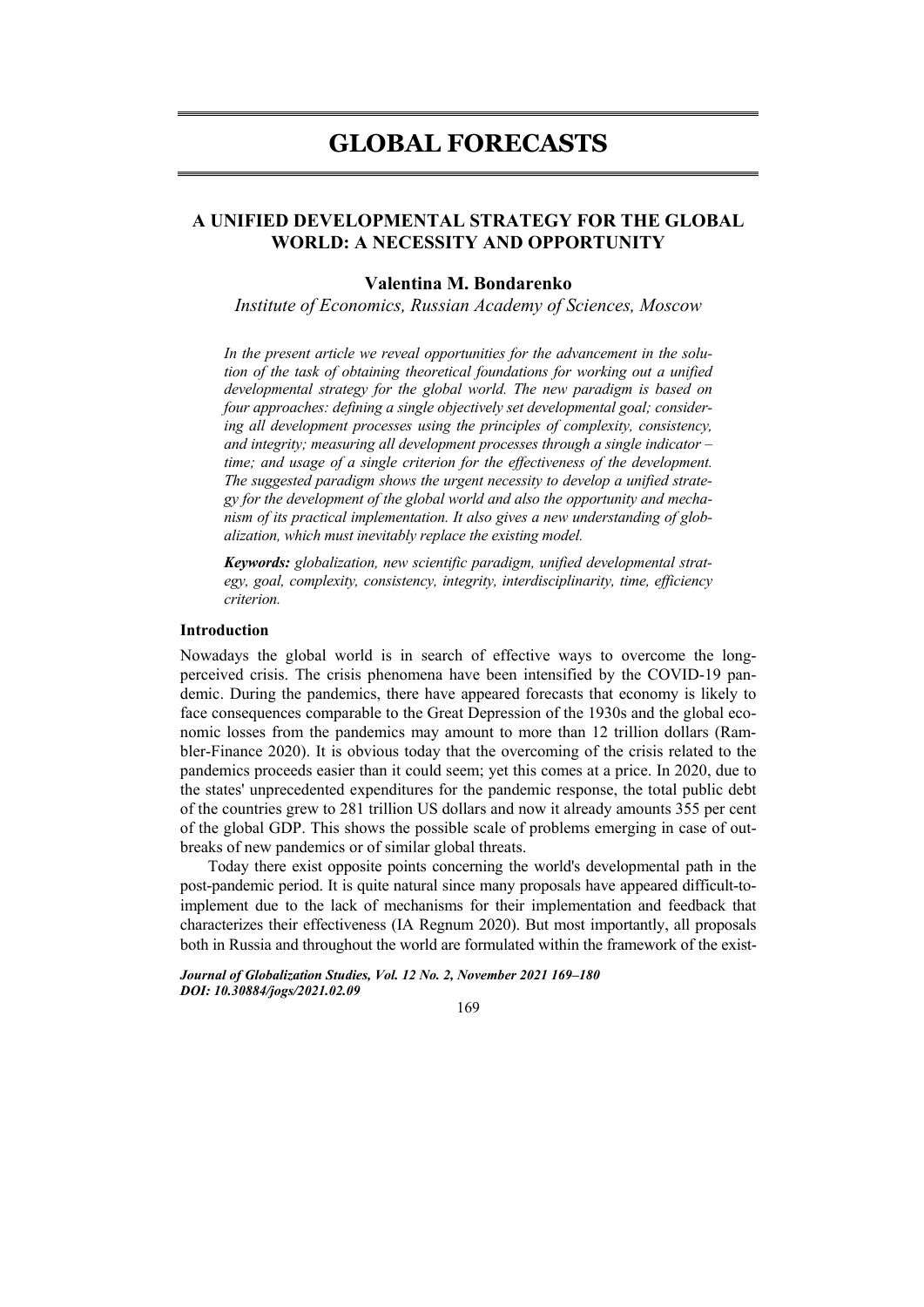ing paradigm of socio-economic development whose main vector brings a growing systemic crisis in all spheres. There also has not been performed sufficient analysis of the objective causes of the crises, including the emergence of the COVID-19 pandemic and its consequences.<sup>1</sup> Some authors believe that globalization has become an important mechanism for disease transmission and they consider it is necessary to study the potential impact of COVID-19 on globalization and global health in terms of mobility, trade, travel and the countries most affected by it (Shrestha *et al.* 2020). Others believe that the virus pandemic broke out unexpectedly and it shows that it is necessary to prepare for pandemics, natural disasters and crisis management in advance (Aven and Zio 2021).

The range of viewpoints is huge and still many authors unanimously argue that the world will be different after the COVID-19 pandemic ends (Delios, Perchthold, and Capri 2021; Aven and Zio 2021; Zameer, Shahbaz, and Vo 2020). The world will certainly change. What will it be like? That is what we are going to speak about in what follows.

## **What will be the Global World and What do We Know about the New Developmental Paradigm?**

Nowadays, in all countries of the world new strategies are being developed aimed at overcoming the global crisis. Since the analysis of these strategies is beyond the scope of the article, we will briefly give examples of the most high-profile strategies, which are much talked and written about. The authors of some of these strategies believe that the coronavirus has created conditions for the emergence of the basis on which their concepts, plans and generally new foundations of the world order can be implemented.

First of all, this is the strategy presented by Klaus Schwab in his report at the World Economic Forum (January 2020) and then in the book published in collaboration with the journalist Thierry Malleret and entitled 'The Great Reset' (Schwab and Malleret 2020: 212). In simple terms, the basic components of this conception are the following:

 'The Great Reset' will imply that capitalism will take a different form. It is supposed that these changes will be managed by large financial and other multinational companies and global actors. At that, corporations are supposed to take more social responsibility and to actively participate in public life for the sake of more justice and common good, thus, actually starting to replace nation-states.

• Digital technologies will increase their impact which will actually mean the creation of a worldwide network of total digital control;

• The process will presumably take the direction of increasing automatization and robotization of jobs, of widening use of AI technologies in all spheres of economy and life; while people who lose their jobs will be paid UBI (universal basic income);

• Green technologies should be developed and implemented in order to completely abandon hydrocarbons.

In December 2020, the Vatican in collaboration with representatives of the world's 27 largest corporations, banks and funds put forward the concept of a strategy called 'Inclusive Capitalism'.<sup>2</sup> The main goal of inclusive capitalism, set by the Council, is the growth of the social good for the humankind and achievement of happiness and prosperity.

On the Council's website, one can find the so-called Manifesto for Inclusive Capitalism which contains not a plan (which is absent), but only the principles: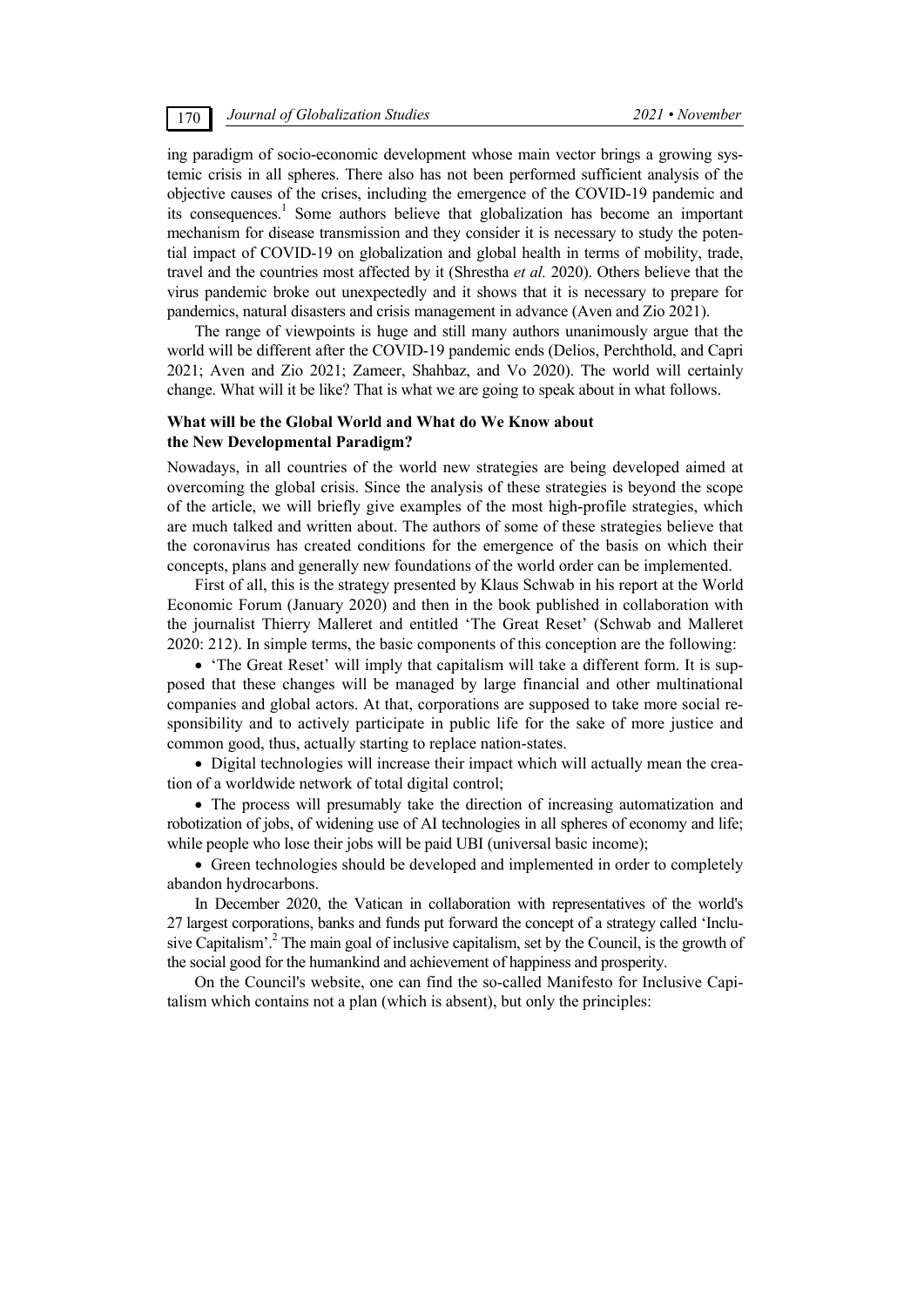*equal opportunities* to achieve prosperity and living standards for all people, regardless of gender, ethnicity, religion or age;

• *fair results* for those who have the same opportunities and use them equally, including for the future generations and for those members of society whose circumstances do not allow them to fully participate in the economy;

 *trust* between interested parties in building inclusive capitalism, acting responsibly, transparently and faithfully, and taking prompt and fair responses in the event of a conflict with core values;

 ensuring the *swiftness and sustainability* of inclusive capitalism in the long term by encouraging innovation and progress.

Another concept of reconstructing capitalism is called the Green New Deal. However, it is not new and was actually developed during Obama's presidency.<sup>3</sup> Currently, this program is used by the left-wing and left-liberal thinkers and politicians. The goal of the New Green Deal is to launch an ambitious modernization program based on green technologies and create millions of jobs, as well as achieve carbon neutrality for the United States by 2030 and turn the country into the world leader in the field of renewable energy. <sup>4</sup> Biden's administration program makes an extensive use of this conception.

However, all these strategies lack criteria to assess the validity of the set goals and consequences of their implementation. In a number of cases, the mechanism for implementation is also unclear while the costs seem rather high or they are technologically impossible now. Thus, the global or national planning has not any unified, systematic, integrated, and holistic approach to analyze all aspects of development and find solutions that will ensure that not only individual countries but the whole world will get out of the crisis in the shortest possible time. In addition, currently developed scientific theories, including the economic ones, still fail to offer any effective mechanism to eliminate crisis phenomena, all the more prevent them. Moreover, from the perspective of a narrow disciplinary knowledge it turns out impossible to clearly justify the outlines of the future global system, or a single strategy and mechanism for achieving this future which appears incomprehensible. That is why there are reasons to argue that neither of the strategies may be implemented and help achieving the expected results!

Of course, to propose a comprehensive plan one should take into account the trends and regularities of development in the past. However, one cannot return the past especially because of a rapidly changing reality. These processes are notably accelerated by the rapidly developing digital technologies and technologies of the fourth industrial revolution – Industry 4.0, or as the adherents of the scientific legacy of Nikolay Kondratiev denote them, technologies of the Sixth Kondratieff wave (Grinin, Korotayev, and Tausch 2016; Grinin and Korotayev 2016; Grinin L., Grinin A., and Korotayev 2017; Grinin 2019, 2020a). In their research, Kondratiev's followers argue that development is a cyclical process, in which crises are an inevitable condition for the transition to a new cycle (Bondarenko 2011). Thus, as Leonid Grinin (2020b) writes,

The crisis can be considered as a part of an economic cycle when the potential for growth becomes temporarily exhausted. Hence there occurs a forced reestablishment of proportions which are more compliant with the available opportunities for the social system. We consider crisis as a part of cycle, within which structural contradictions and incongruences in society become tempo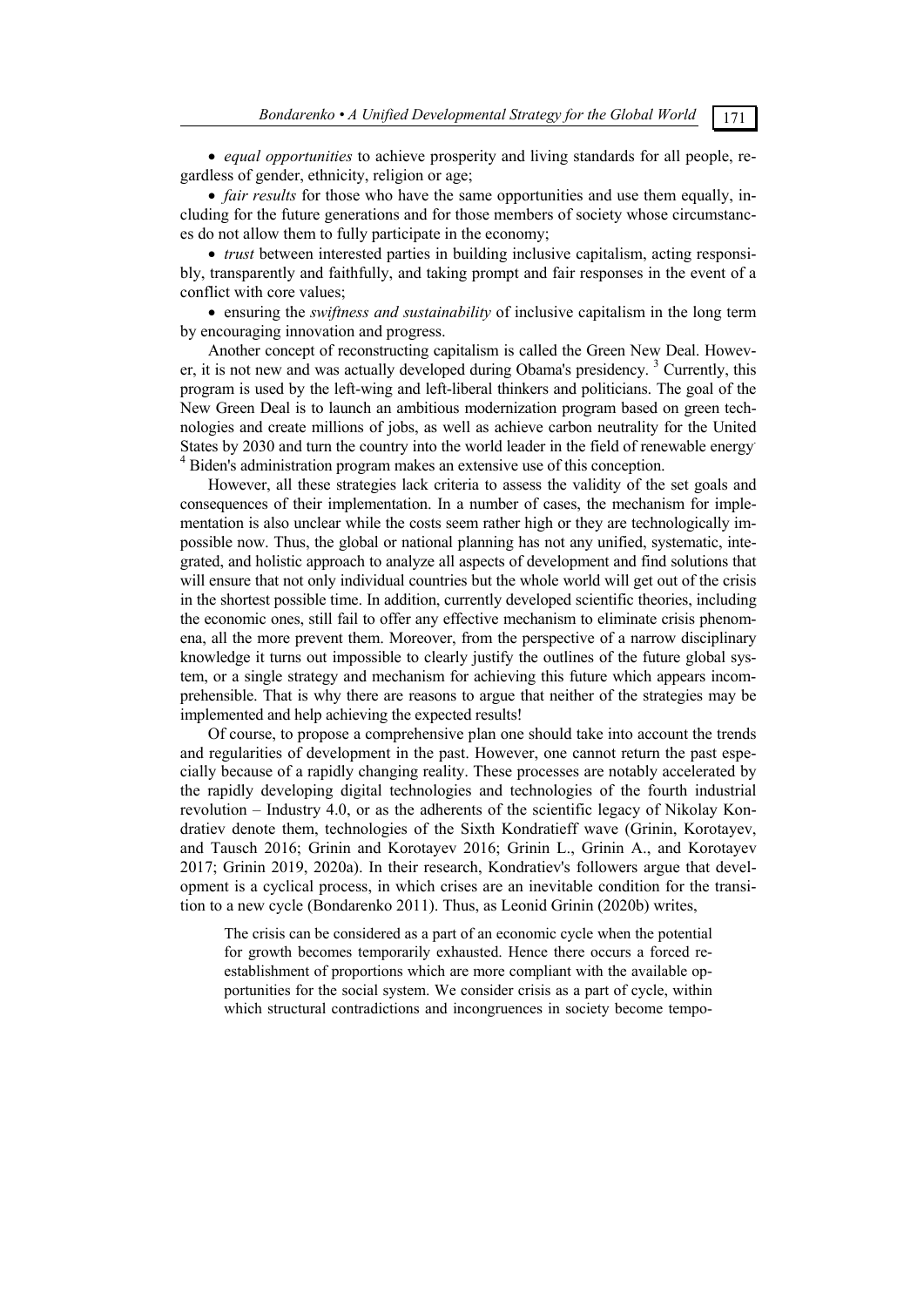rally unsurpassable. Later they are partially resolved which creates opportunities for a new cycle to start (for details on the nature of economic crises see Tugan-Baranovsky 1954; Mitchell 1927; Schumpeter 1939; Haberler 1964 [1937]; Bernanke et al. 1998; Minsky 2005; Grinin 2010; Grinin and Korotayev 2012; Grinin *et al.* 2016).

And despite all efforts, it appears impossible to eliminate this cyclical nature of economic development (Grinin 2020b). And this is true! The major problem (which I already thoroughly described in my other works) is that all these phenomena are a natural product of the currently dominating developmental paradigm. In other words, this developmental paradigm makes it impossible to avoid crises and inequality, while natural resources are exhausted and the number of environmental and climate disasters and other negative phenomena is increasing (Bondarenko 2014a). Therefore, it is essential to change for a new developmental path with a unified developmental strategy.<sup>5</sup>

Meanwhile, there have been rather long debates concerning the necessity and opportunity of shifting to a new developmental paradigm. Some authors believe that the elaboration of a new paradigm is an extremely urgent issue since the current system of human development fails to meet the today's realities (Barrera, Saura-Mas, and Blanco 2018). Scientists mostly consider the transition to a new paradigm within a particular sphere, but there are few studies that address the change of the developmental paradigm of the human community in general. For example, in the *World Futures* journal there was published an article written by one of the authors of the report to the Club of Rome, Erwin Laszlo, entitled 'Evolution: The new paradigm'. Thus, already at the end of the twentieth century Laszlo considered the formation of a new paradigm in the context of evolution of the human community. One should say his study still remains relevant (Laszlo 1987: 151).

In 2013, the *Cadmus* journal published an article 'In Search of a New Paradigm for Global Development' (Šlaus and Jacobs 2013). The authors justify the necessity for the humankind to move to a new development paradigm from the economic growth which is depleting the world's natural resource base at an alarming rate threatening with longterm catastrophic climate changes. The scarce resources intensify competition between countries. The authors also emphasize that the humankind is driven by conflicting and contradictory goals that obviously lead to unsolvable problems. According to the authors of this article, the current paradigm of global development is based on a number of false assumptions and principles. They used to be useful in the past, but now they pose serious obstacles for the global social, economic and political progress. In other words, there are many reasons why the current developmental paradigm does not provide optimal solutions (Šlaus and Jacobs 2013). In this context, we should also mention the report of the Club of Rome 'Come On!', which was published at the end of 2017. It presents a strong criticism of modern capitalism and its crisis. And the report also calls for a transition to an alternative economy that should strive for sustainability and common good, rather than growth and profit maximization (Weizsäcker and Wijkman 2017). But, unfortunately, despite the fact that the report also speaks about the need to form a new development paradigm, the chosen philosophy and worldview do not give any specifics of the transition to an alternative economy or to a new developmental paradigm and the mechanism for their implementation.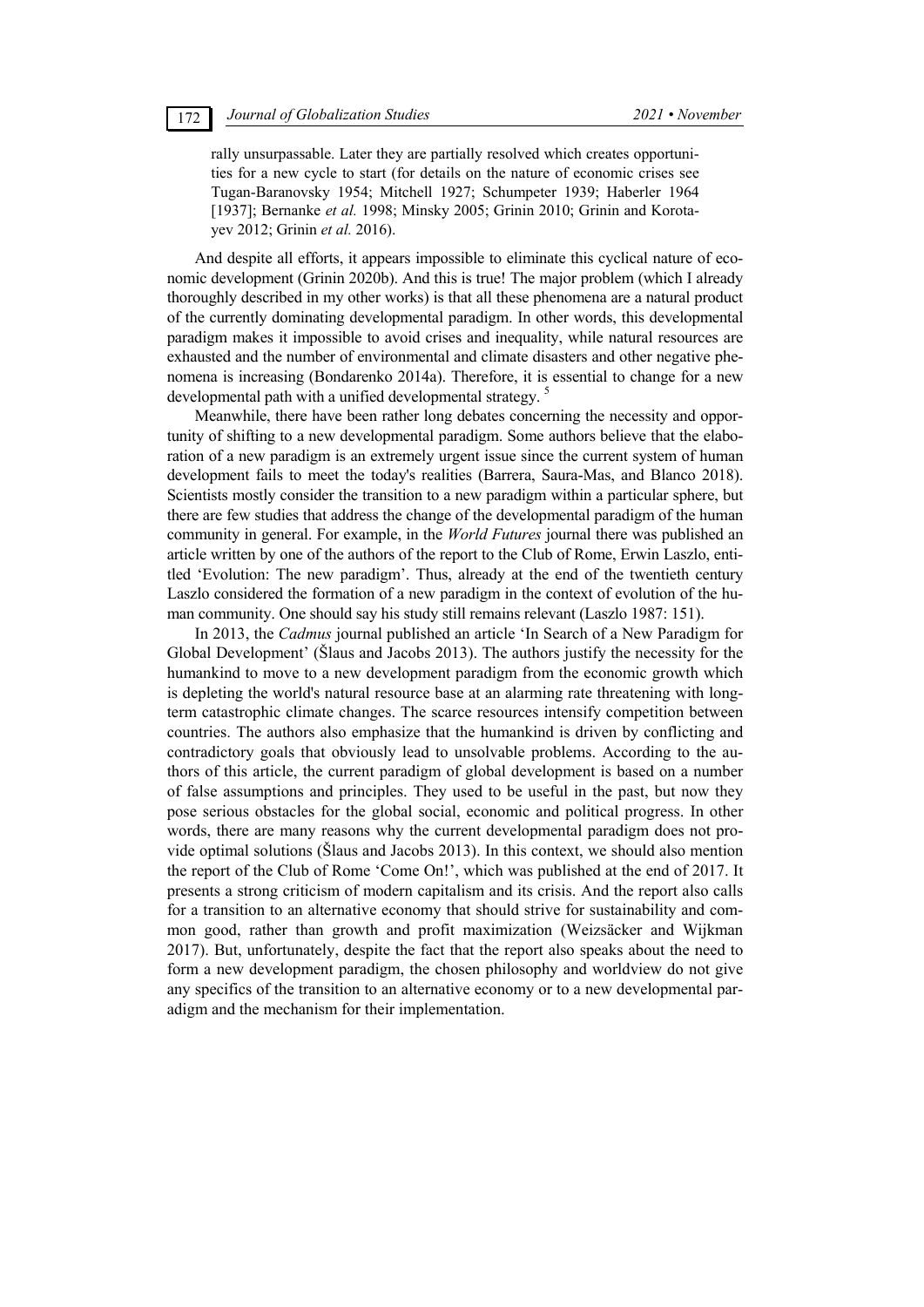Therefore, if we summarize the above viewpoints, it becomes clear that they fundamentally prove the necessity to work out a new paradigm for the development of the human system, due to the following reasons:

 the economic growth is depleting the world's natural resource base at an alarming rate, threatening with long-term catastrophic climate change;

 the scarce resources intensify the competition between countries and lead to endless crises;

• globalization eroded the restraints and makes states increasingly vulnerable to destabilizing influences from beyond national borders;

• the proliferation of nuclear and other weapons poses new threats to national and regional security;

• the humankind is driven by conflicting and contradictory goals that lead to clearly unsolvable problems;

• there are many reasons why the current developmental paradigm does not provide optimal solutions.

### **The Necessity to Search for a New Scientific Paradigm**

Some authors argue that a new scientific paradigm is necessary for the formation of a new developmental paradigm since numerous problems have common features: they all go beyond the narrow disciplinary boundaries of modern knowledge. These problems are interrelated and interdependent and cannot be solved via partial sectoral approach. Taken either as a whole or relative to each other, they become a coherence of interrelated problems. In other words, there are numerous reasons why the current paradigms do not provide optimal solutions.<sup>6</sup>

Today, the coronavirus has become the factor that contributes with incredible speed to the destruction of the established order and existing development paradigm since there have occurred dramatic and irreversible changes in the way people work, study, spend money and much more, as well as changes in the very essence of the economic system. The coronavirus has made it clear that the dogma about the primacy of shareholders' interests in order to maximize profits is not working any longer (Lane 2020). This confirms the fundamental conclusion that the world urgently needs fresh thinking in order to formulate a new scientific paradigm that must be based on a new ideas and principles for their practical implementation.

Garry Jacobs notes that existing scientific theories do not meet modern realities (Jacobs 2017). Fred Phillips in his article 'The Globalization Paradox' writes that globalization in its current form works against sustainability. However, in his view, the reasons for this phenomenon lie in the 'corporate short-term approach, incompatible with longterm sustainable development.' But at the same time, he writes about the necessity to form a paradigm focused on the principles of sustainable development implying the application of such methodological tools that allow viewing the past and present from the future perspective (Phillips 2018).

Currently, many authors emphasize the urgent need to develop a new paradigm for the development of the global world which is to be based on new knowledge and new scientific paradigm that meets the demand of the time  $-$  the era of global transformations. However, at the same time, one should recall what Thomas Kuhn wrote in his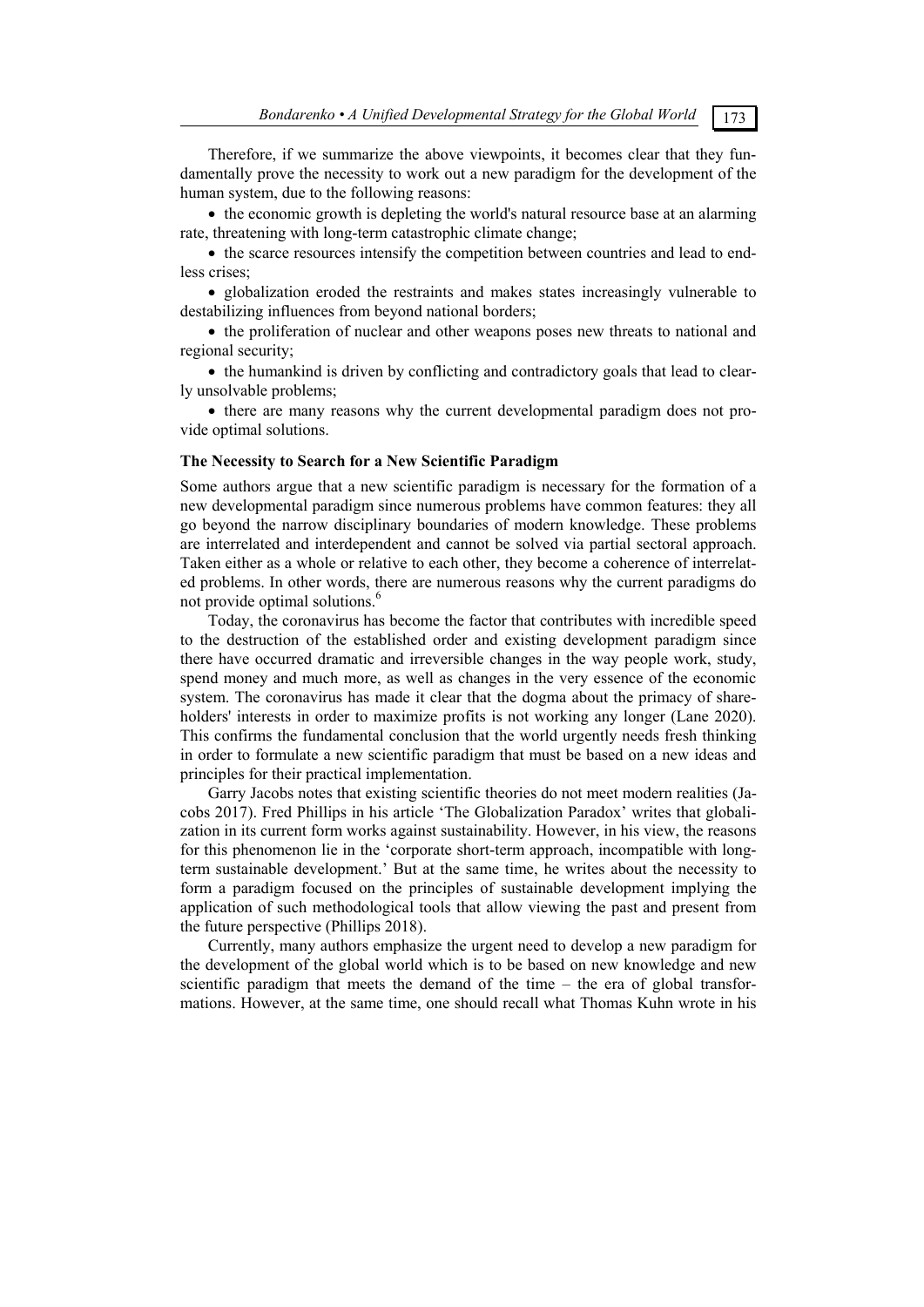book 'The Structure of Scientific Revolutions'. He argued that the scientific paradigm as a system of fundamental concepts and theories that guide for some time the development of science arises only in a developed science, when the academic community is ready to accept a particular concept or theory as a basis for research (Kuhn 1962).

Thus, briefly summarized, the necessity to formulate a new scientific paradigm is based on the following assumptions:

 numerous problems have common features: they all go beyond the narrow disciplinary boundaries. They are interrelated and interdependent and cannot be solved by a partial sectoral approach;

- the approaches to different problems depend on contradictory demands, priorities and interests. Taken either as a whole or related to each other, they appear as a coherence of interrelated and complex problems.

In order to identify the objective causes of the above-mentioned and other problems, I have developed a new methodological toolkit which may become the basis of a new scientific paradigm (Bondarenko 2008a, 2008c, 2011).

### **The Scientific Paradigm: A Novel Approach**

The paradigm that will be presented below allowed the author of the present article to justify the methodology of predicting the future from the future and determine the developmental patterns for the whole human community (Bondarenko 2014a, 2014b).

As a result, it was established that there are only two opposite paradigms of the human system development:

• the paradigm of indirect relationship between production and consumption which is the source of all crises;

• the other paradigm implies that all conditions for development can be created without crises. This is the paradigm of a direct relationship between production and consumption.

Our new approach allowed understanding that:

– in the context of the technological revolution and rapid introduction of various digital devices and other twenty-first century technologies, the goal will be achieved only if the Digital economy is considered as economy of real-time coordinated interests of the state, business, society and interests of every individual person and there is a direct relationship and interdependence between all of them;

– in the immediate development paradigm and the mechanism coordinating interests of state, business and society with the interests of every person should be elaborated with maximum diversity a) at local level through the transition to a new model of living arrangements; and b) in real time by digitally controlled personalized production on demand and without producing any extra products;

– within the immediate development paradigm, the mechanism for coordinating interests appears the practical implementation of a new paradigm, when a human becomes the goal of development.

All this may be achieved primarily through the understanding that in its development the humankind objectively pursues the *overall goal* of satisfying the highest need of every person to become perfect not only in physical and intellectual, but also in spiritual terms. And on this basis, become a happy person with a high level of consciousness. 7 This is the first postulate of the new paradigm.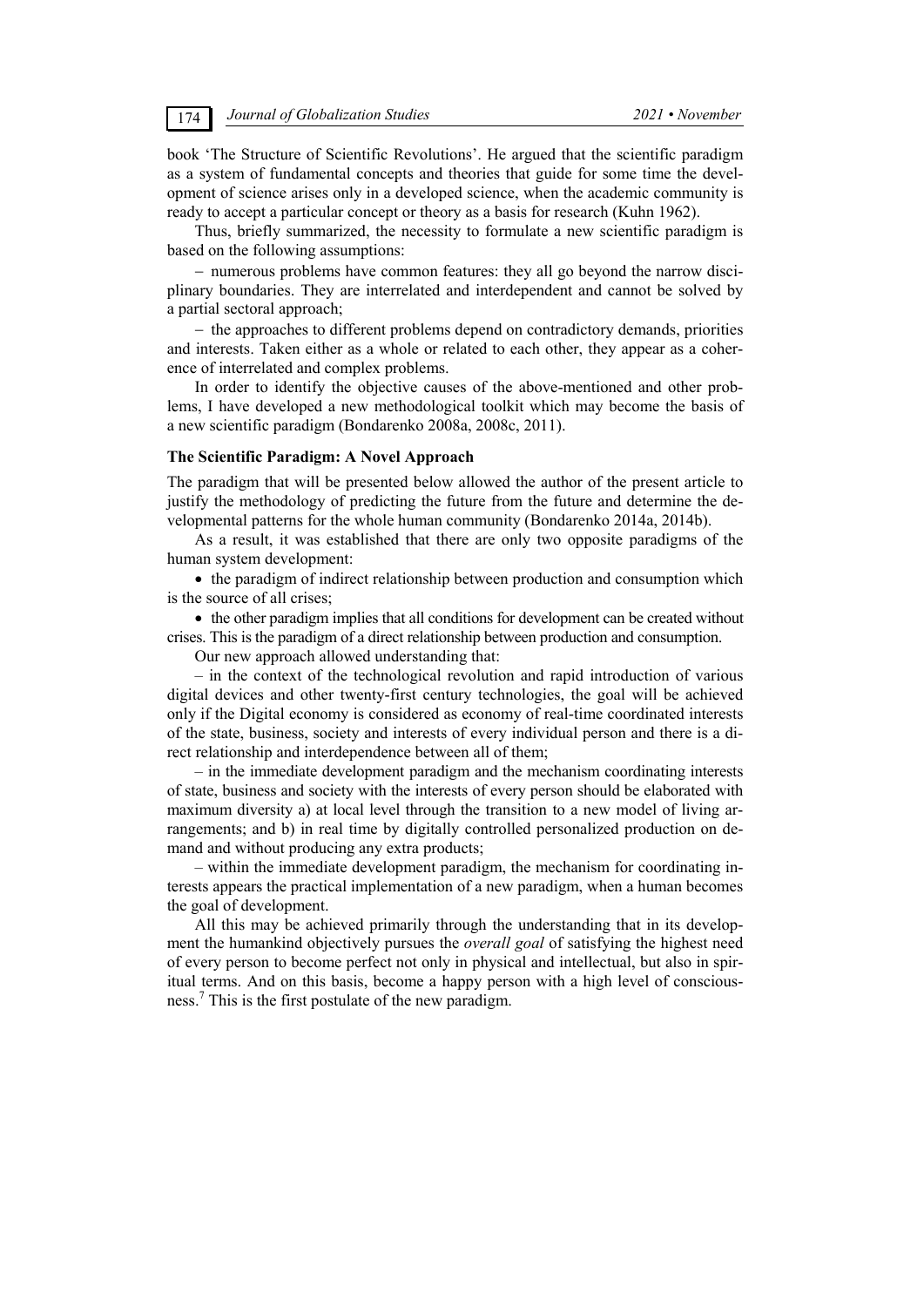Its second postulate is that the development of a global society must be considered in terms of *integrity, systemic approach, complexity and on the basis of combining all kinds of knowledge into a single interdisciplinary knowledge*. 8 Within the new scientific paradigm developed by the author, the interdisciplinary approach used in conjunction with holistic, systemic, and complex approaches gives a significant effect only if there is understanding of the need to achieve an objectively set development goal. It makes it clear that this is the only way to eliminate chaos and increasing uncertainty in the understanding of all developmental problems and to minimize in time and space the search for solutions to these problems.

The third and fourth postulates of the new scientific paradigm state that everything is analyzed via single indicator of 'time' and via 'single criterion of effectiveness' of the human system development – 'time period between' the identified goal and the reality where the world is located. The shorter is the 'time between', the closer the humankind and every individual approach the realization of the goal. And if the 'time between' increases (and increases to different extent for everyone), it will mean increasing chaos, uncertainty and complexity, as well as the fact that all parts of a single community, all countries of the world and individuals will be in different temporal spaces 'between' and they will be difficult to agree with each other and to coordinate their different interests.

### **The Necessity to Develop and Implement a Unified Developmental Strategy for the Global World**

The practical application of all four postulates in an inseparable unity made it possible to understand that we obtained a new scientific paradigm whose application makes it possible to identify and prevent the causes of crises, environmental disasters and other negative phenomena.

Thus, we see that any developmental problem of particular country of the global society is the most urgent need to develop a new model of life order (Bondarenko 2008b, 2019). It means that this is a problem of an inevitable change of the dominating developmental paradigm which generates a crisis with all the destructive consequences.

The new scientific paradigm appeared capable to offer an effective mechanism for its implementation both in the short and long term (Bondarenko 2018). The studies have shown that while within current indirect development paradigm the use of technologies of the fourth technological revolution determines the emergence of numerous threats and risks up to the apocalypse, within the new direct development paradigm, it may become a necessary condition for its formation.

All countries of the world with increasing speed implement various achievements of Industry 4.0, especially artificial intelligence (AI), the Internet of things, biotechnologies, neurotechnologies, *etc*. Basing on the understanding of the laws of the human system development, this determines that development can take the path of forming different possible models of global society. But only one of them can provide conditions for the formation of a model of crisis-free development that will serve the interests of societies, business and every individual in full harmony and unity.

This model relies on the production based on digital technologies (*e.g*., home 3D printers) meeting in real time the individuals' personalized but maximally diverse needs. Eventually, the 3D printers allow reducing the long chain of stores, warehouses, ven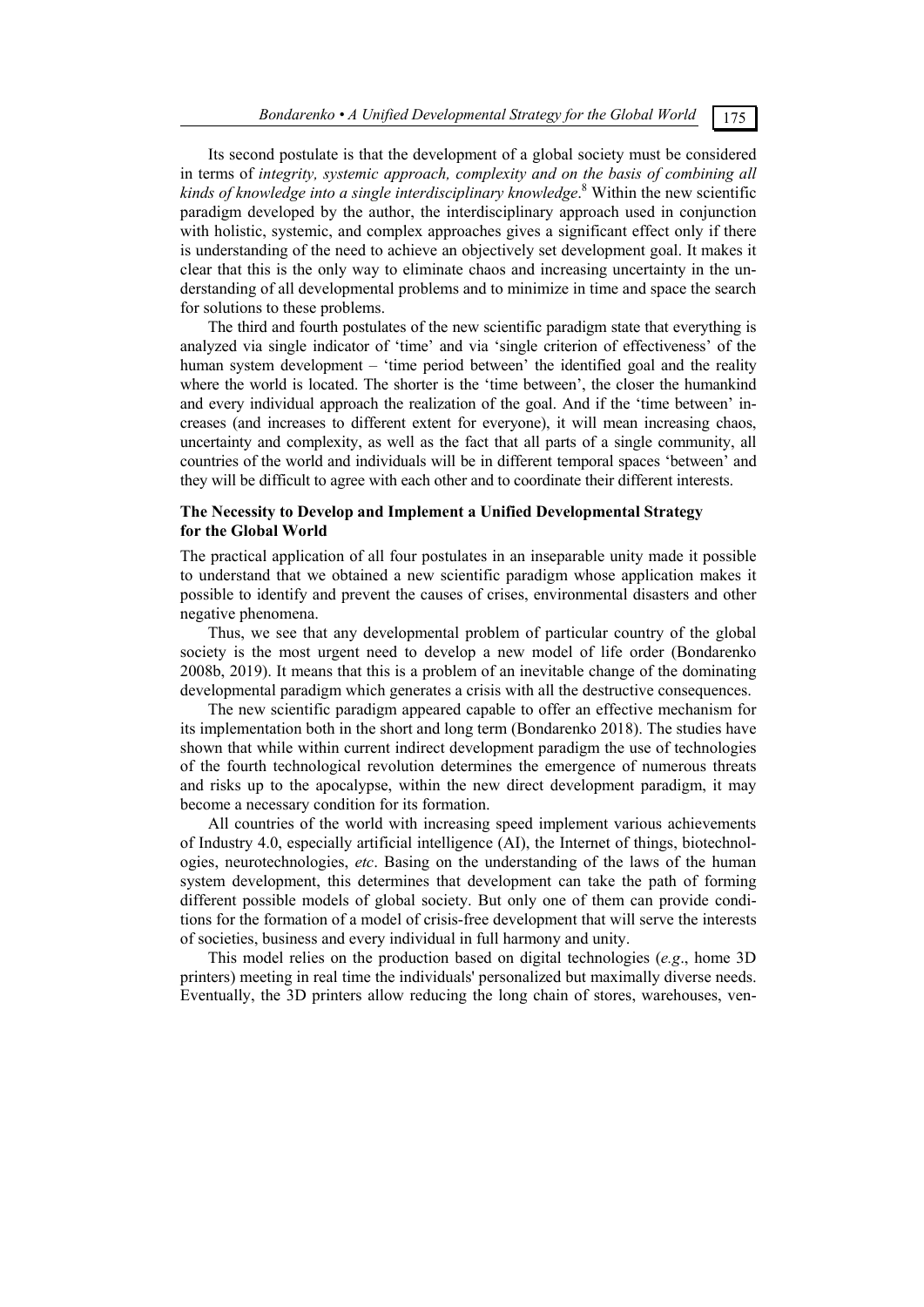dors and dealers scattered around the world. In other words, with a home 3D printer this whole chain becomes unnecessary since having appropriate materials; one can print almost any product for personal needs. The 3D printer is a home factory, at that a universal one which does not have a narrow specialization of the old machines. The 3D model scheme can be ordered from a specialist (designer, fashion designer, *etc*.) living on the far side of the planet. Today, in the situation of the pandemic, it is the production chains with narrow specialization and division of labor and distributed around the world that have turned the most vulnerable actor of the global development. Therefore, additive technologies are the only possible basis for solving global problems, in particular saving all types of resources, solving environmental problems, stopping negative climate changes and preventing natural disasters, destructive real, information and biological wars. This will allow every person to spend more time on self-realization and selfimprovement. Everybody will be interconnected in a single mechanism, coordinating interests in a real-time environment.

But along with acceleration of the introduction of Industry 4.0 technologies, especially digital technologies, the COVID-19 pandemic has given impetus to the growing awareness of the necessity for an accelerated change of the existing developmental paradigm (Le Monde 2020). Indeed, it is not for nothing that the heads of more than 180 American companies have called for not considering profit as the main goal and working not only for investors, but also for the whole society and for the local communities (Dilts 2019).

### **Conclusion. The Prospects of Development and Implementation of a Unified Developmental Strategy for the Global World**

The above described model of the unmediated developmental paradigm is a new model of order at local levels. The driver of its implementation is the mechanism of the realtime coordination of interests of state, society and business with the most diverse interests of people in the self-government mode at this level. Therefore, with minimal expenditures of all resources, including human and natural resources, the root cause of the systemic crisis is eliminated. All this formed the basis of the author's proposals for the development and implementation of the Megaproject 'Territory of the Advanced Development: Everything for a Person' (Bondarenko, Ilyin, and Korotayev 2017). The development of a Megaproject for the entire world can be carried out by an international interdisciplinary group of scientists and practitioners, united by collaboration in the Internet, perhaps, under the auspices of the United Nations.

Therefore, globalization in the mediated developmental paradigm will exhaust itself and move to a completely different level of the unmediated developmental paradigm where personalized production aimed at meeting the needs of people at local level. The relations between people at the information level will remain global so that the production capabilities could be endlessly modified without producing superfluous products. It is just within this model that it will become possible to implement all the reasonable proposals contained in Schwab's report, as well as in the concepts of the Vatican and the Green New Deal, and they will contribute to the real achievement of the well-being for every person!

### **Funding**

The study has been supported by the Russian Foundation for the Basic Research (project № 19-010-00809).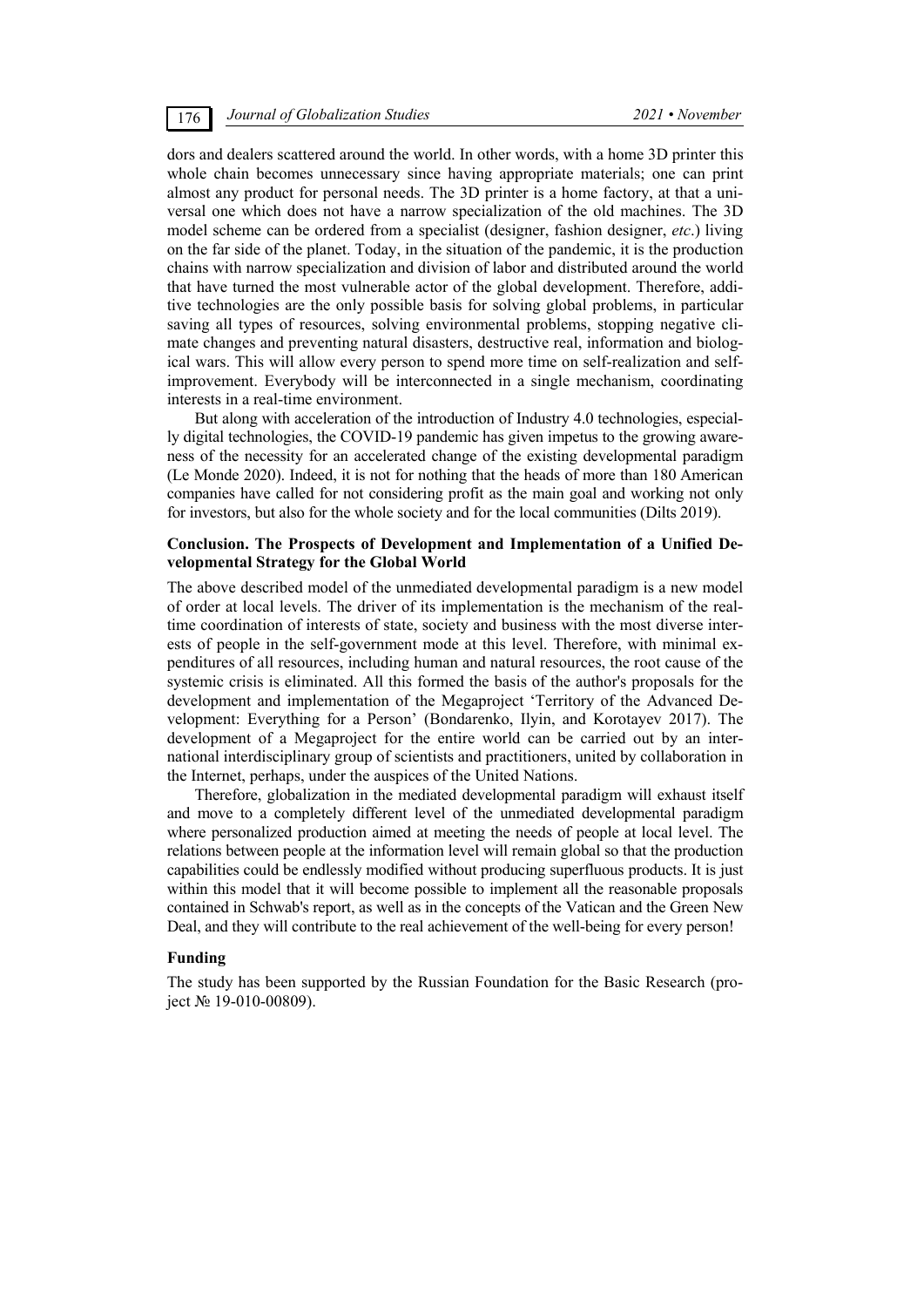### **NOTES**

<sup>1</sup> For example, Leonid Grinin writes that 'Another important, in some ways even the most important point of the current situation is the well-directed and coordinated behavior of the media (both national and global), which suggests the presence of powerful and primarily supranational forces that try to use the epidemic for their own purposes and interests' (Grinin 2020b).

<sup>2</sup> Council for Inclusive Capitalism with the Vatican. URL: https://www.inciusivecapitalsm.com/.

 $3$  The name is associated with the name of the largest governmental program known as the 'New Deal' which was initiated by President Franklin Roosevelt to overcome the Great Depression.

<sup>4</sup> Green New Deal https://plus-one.ru/ecology/green-new-deal.

<sup>5</sup> The term 'paradigm' derives from the ancient Greek word παράδειγμα, which is translated as 'an example, model, and pattern.' As is known it was Thomas Samuel Kuhn (1962) who introduced this term into the academic discourse. According to Kuhn, paradigms are the widely recognized scientific achievements which give f=the scientific community a model for setting and solving problems for a certain time.

<sup>6</sup> In particular, the contemporary economic paradigm is based on outdated economic theories and assumptions, like, for example, the infallibility of free market. So these theories ignore the obvious fact that unregulated markets, like other institutions, are neither free nor fair. (Jacobs 2014).

 $<sup>7</sup>$  In 2011, the UN General Assembly adopted Resolution No. 65/309 'Happiness: towards a holis-</sup> tic approach to development', which noted that 'happiness as a universal goal and aspiration embodies the spirit of the Millennium Development Goals... unsustainable patterns of production and consumption can impede sustainable development' (UN 2011).

8 For example, in the journal *Futures* Helen Bridle and her colleagues write that one of the most progressive and modern approaches is the interdisciplinary approach which is necessary 'to maximize the potential benefits of interdisciplinarity for future research activity' (Bridle *et al*. 2013).

### **REFERENCES**

- Aven, T., Zio, E. 2021. Globalization and Global Risk: How Risk Analysis Needs to be Enhanced to be Effective in Confronting Current Threats. *Reliability Engineering & System Safety* 205: 107270. DOI: 10.1016/j.ress.2020.107270.
- Barrera, J., Saura-Mas, S., and Blanco, A. 2018. Transperformative Education: Toward a New Educational Paradigm Based on Transdisciplinarity and Artistic Performativity. *World Futures*: 275–297.
- Bernanke, B., Gertler, M., and Gilchrist, S. 1998. *The Financial Accelerator in Quantitative Business Cycle Framework*. NBER Working Paper No. 6455. Cambridge, MA: NBER.
- Bondarenko, V. M. 2008a. Forecasting the Future through the Prism of a New Cognitive Methodology or Predicting the Future can only be from the future! In Fetisov, G. G., Bondarenko V. M. (ed.), *Forecasting the Future: A New Paradigm* (pp. 220–270). Moscow: Publishing House Economics.
- Bondarenko, V. 2008b. Information Society, Innovation and Long-Term Strategy of Russia, Part 1 and 2. *Informatsionnoye obshchestvo* 5–6: 109–114; *Informatsionnoye obshchestvo* 1 (2009): 78–83. *Original in Russian* (Бондаренко В. Информационное общество, инновации и долгосрочная стратегия России. *Информационное общество*, № 5–6: 109–114; *Информационное общество,* № 1: 78–83).
- Bondarenko, V. M. 2008c. A Glimpse from the Future on the Formation of a strategy for the Development of Russia, or does Russia have a Non-resource Future. *Bulletin of the Institute of Economics of the Russian Academy of Sciences*, 1: 116–129. *Original in Russian*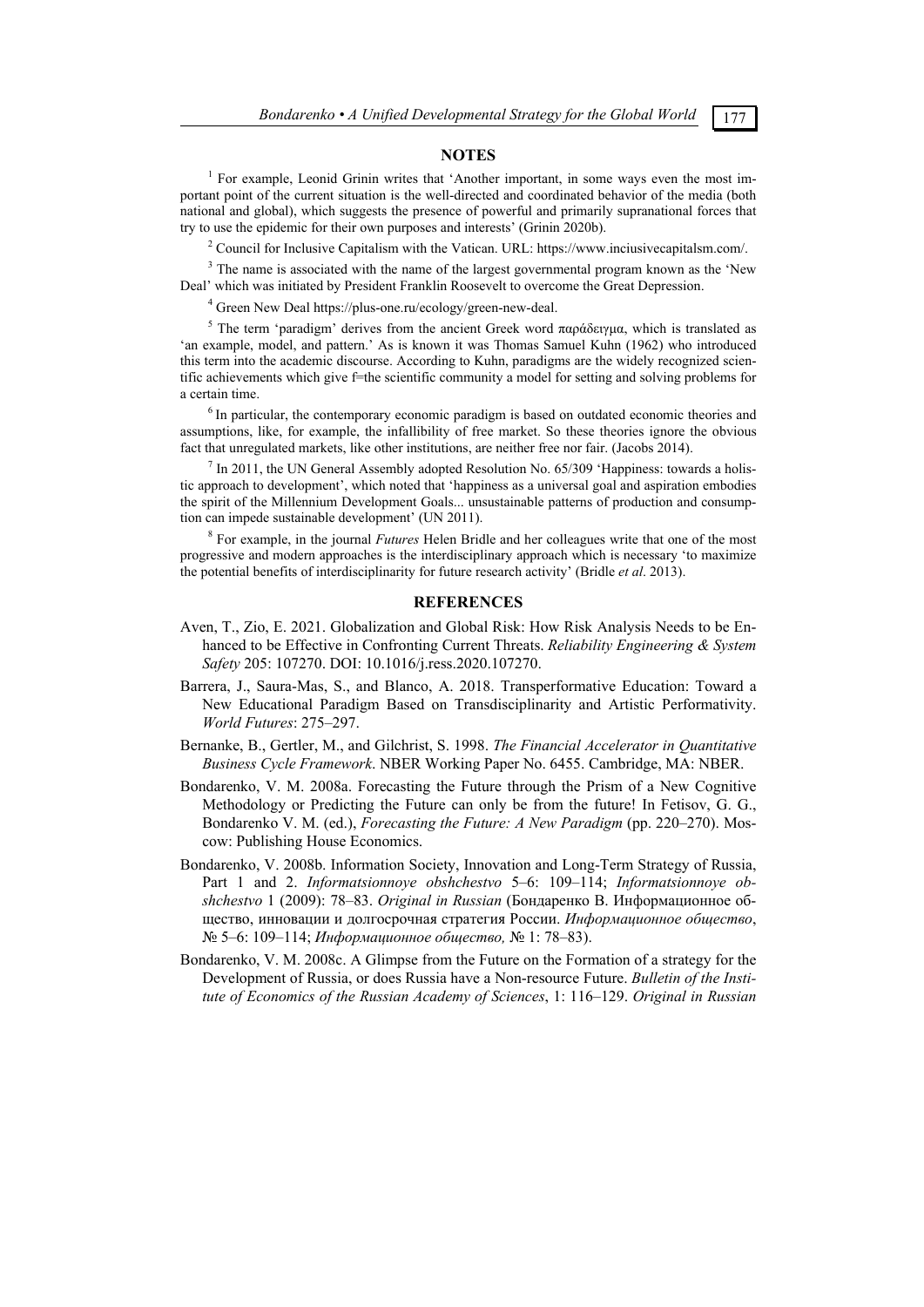(Бондаренко В. М. Взгляд из будущего на формирование стратегии развития России, или есть ли у России несырьевое будущее. *Вестник Института экономики РАН*. № 1. С. 116–129).

- Bondarenko, V. M. 2011. Global Processes and Their Dynamics: Two Paradigms of Development. *Journal of Globalization Studies* 2 (2): 80–88.
- Bondarenko, V. 2014a. Transition to Crisis-Free Development: A Myth or Reality? *World Futures* 70: 93–119.
- Bondarenko, V. M. 2014b. *Crisis-Free Development: Myth or Reality?* 2<sup>nd</sup> ed,, rev. and add. Moscow: LENAND. *Original in Russian* (Бондаренко В.М. *Бескризисное развитие: миф или реальность?* Изд. 2-е, перераб. и доп. М.: ЛЕНАНД).
- Bondarenko, V. M. 2018. Structural Modernization in the formation of the digital economy. *World (Modernization. Innovation. Development)* 9 (2): 172–191. DOI: 10.18184/2079– 4665.2018.9.2.172–191. *Original in Russian* (Бондаренко В. М. «Структурная модернизация цифровой экономики. *МИР (Модернизация, Инновации, Развитие)* 9 (2): 172–191).
- Bondarenko, V. M. 2019. Possible Models of Development of the Digital Economy: Vision from the Future. *Theoretical Economics* 5: 38–49.
- Bondarenko, V. M., Ilyin, I. V., and Korotayev, A. V. 2017. Transition to a New Global Paradigm of Development and the Role of the United Nations in this Process. *World Futures* 73 (8): 511–538. DOI: 10.1080/02604027.2017.1357941.
- Bridle, H., Vrieling, A., Cardillo, M., Araya, Y., and Hinojosa, L. 2013. Preparing for an Interdisciplinary Future: A Perspective from Early-Career Researchers. *Futures* 53: 22–32.
- Delios, A., Perchthold, G., and Capri, A. 2021. Cohesion, COVID-19 and Contemporary Challenges to globalization. *Journal of World Business* 56 (3): 101197. DOI: 10.1016/ j.jwb.2021.101197.
- Dilts, E. 2019. Top U.S. CEOs Say Companies should Put Social Responsibility above Profit. *Reuters*, August 19. URL: https://www.reuters.com/article/us-jp-morgan-businessroundtable/top-u-s-ceos-say-companies-should-put-social-responsibility-above-profitidUSKCN1V91EK?feedType=RSS&feedName=topNews.
- Phillips, F. 2018. From My Perspective: The Globalization Paradox. *Technological Forecasting and Social Change* 143: 319–320. DOI: 10.1016/j.techfore.2018.06.016.
- Grinin, L. E. 2010. The Verbal Model of the Ratio of Long Kondratieff Waves and Midterm Juglar cycles. In Korotaev, A. V., Malkov, S. Yu., Grinin, L. E. (ed.), *History and Mathematics: Analysis and Modeling of Global Dynamics* (pp. 44–111). Moscow: LIBROKOM. *Original in Russian* (Гринин Л. Е. Вербальная модель соотношения длинных кондратьевских волн и среднесрочных жюгляровских циклов. В: Коротаев, А. В., Малков, С. Ю., Гринин, Л. Е. (ред.), *История и Математика: Анализ и моделирование глобальной динамики*. М.: ЛИБРОКОМ. С. 44–111).
- Grinin, L. Е. 2019. Kondratieff Waves, Technological Paradigms, and the Theory of Production Revolutions. In Grinin, L., and Korotayev, A. (eds.), *Kondratieff Waves: Spectrum of Opinions* (pp. 95–144). Volgograd: Uchitel.
- Grinin, L. 2020a. Kondratieff Waves, Technological Modes, and the Theory of Production Revolutions. In Grinin, L., and Korotayev, A. (eds.), *History & Mathematics: Investigating Past and Future* (pp. 30–79). Volgograd: 'Uchitel' Publishing House.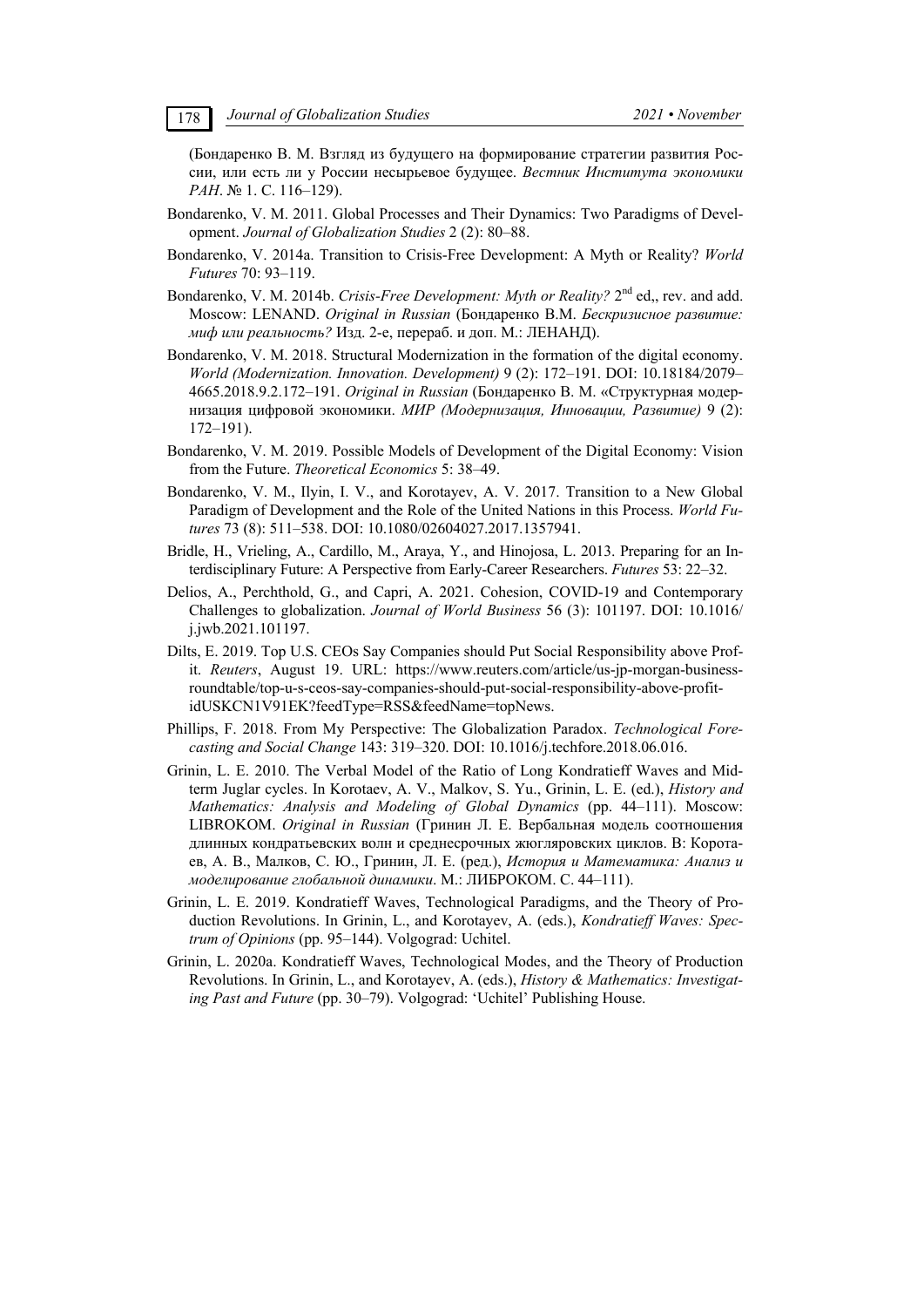- Grinin, L. 2020b. Pandemic, Geopolitics and Recesssion. *Istoriya i sovremennost* 1 (35): 3–22. *Original in Russian* (Гринин Л. Е. Пандемия, геополитика и рецессия. *История и современность* 1 (35): 3–22).
- Grinin, L. E., Grinin, A. L., and Korotayev, A. 2017. Forthcoming Kondratieff wave, Cybernetic Revolution, and Global Ageing. *Technological Forecasting and Social Change* 115: 52–68.
- Grinin, L. E., and Korotaev, A. V. 2012. *Cycles, Crises, and Traps of the Modern World-System*. Moscow: LKI. *Original in Russian* (Гринин, Л. Е., Коротаев, А. В. *Циклы, кризисы, ловушки современной Мир-Системы.* М.: ЛКИ).
- Grinin, L., and Korotayev, A. 2016. Global Population Ageing, the Sixth Kondratieff Wave, and the Global Financial System. *Journal of Globalization Studies* 7 (2): 11–31.
- Grinin, L., Korotayev, A., and Tausch, A. 2016. *Economic Cycles, Crises, and the Global Periphery.* Cham: Springer International Publishing Switzerland.
- Haberler, G. 1964 [1937]. *Prosperity and Depression: a Theoretical Analysis of Cyclical Movements*. Cambridge, MA: Harvard University Press.
- IA Regnum. 2020. Economists of the Russian Academy of Sciences on the post-pandemic economy: some in the forest, some for firewood. *IA Regnum*, May 19. *Original in Russian* (Экономисты РАН о постпандемической экономике: кто в лес, кто по дрова!). URL: https://regnum.ru/news/2953790.html. Accessed February 19, 2021.
- Jacobs, G. 2014. New Paradigm: The Necessity and the Opportunity. *CADMUS* 2 (2): 7–23.
- Jacobs, G. 2017. A New Paradigm of Life and Consciousness. *World Futures* 73 (6): 365–375.
- Kuhn, Th. S. 1962. *The Structure of Scientific Revolutions*. Chicago: University of Chicago Press.
- Lane, R. 2020. Greater Capitalism: How the Pandemic is Permanently Reshaping Our Economic System for the Better. *Forbes*, May 268. URL: https://www.forbes.com/sites/ randalllane/2020/05/26/greater-capitalism-how-the-pandemic-is-permanently-reshapingour-economic-system-for-the-better/?sh=254dcb7d71c1.
- Laszlo, E. 1987. Evolution: The New Paradigm. *World Futures* 23 (3): 151–160*.*
- LeMonde 2020. 'Non à un retour à la normale': de Robert De Niro à Juliette Binoche, l'appel de 200 artistes et scientifiques. *Le Monde*, May 6. URL: https://www.lemonde.fr/ idees/article/2020/05/06/non-a-un-retour-a-la-normale-de-robert-de-niro-a-juliette-binochede-joaquin-phoenix-a-angele-l-appel-de-200-artistes-et-scientifiques\_6038775\_3232.html.
- Minsky, H. P. 2005. *Induced Investment and Business Cycles*. Cheltenham, UK; Northampton, MA: Edward Elgar Publishing.
- Mitchell, W. C. 1927. *Business Cycles: The Problem and Its Setting*. New York: NBER.
- Rambler-Finance. 2020. The US analyst on the IMF Forecast: The Economy will Face Consequences Comparable to the Great Depression. *Rambler-Finance*, June 25. URL: https://finance.rambler.ru/economics/44394157-analitik-ssha-o-prognoze-mvf-ekonomikuzhdut-posledstviya-sravnimye-s-velikoy-depressiey. *Original in Russian* (Аналитик из США по прогнозу МВФ: экономика столкнется с последствиями, сравнимыми с Великой депрессией. Рамблер-финансы, 25 июня).
- Schumpeter, J. A. 1939*. Business Cycles: A Theoretical, Historical, and Statistical Analysis of the Capitalist Process*. New York – London: McGraw-Hill Book Company Inc.